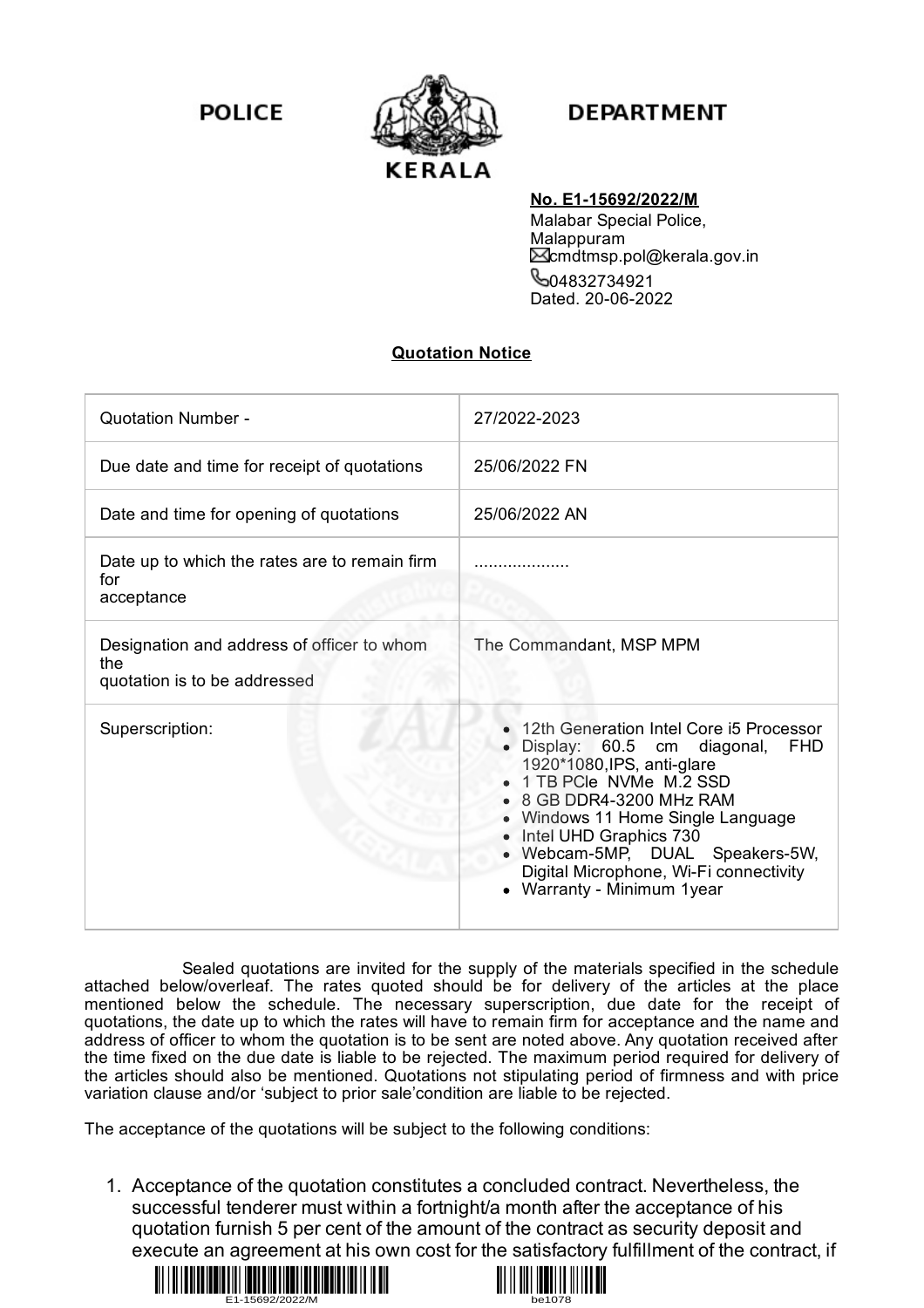so required.

- 2. Withdrawal from the quotation after it is accepted or failure to supply within a specified time or according to specifications will entail cancellation of the order and purchases being made at the offerers expenses from elsewhere, any loss incurred thereby being payable by the defaulting party. In such an event the Government reserves also the right to remove the defaulter's name from the list of Government suppliers permanently or for a specified number of years
- 3. Samples, duly listed, should be forwarded if called for under separate cover and theUnapproved samples got back as early as possible by the offerers at their own expensesand the Government will in no case be liable for any expenses on account of the value of the samples or their transport charges, etc. In case, the samples are sent by railway; the railway receipt should be sent separately, and not along with the quotation since the quotation will be opened only on the appointed day and demurrage will have to be paid if the railway parcels are not cleared in time. Quotations for the supply of materials are liable to be rejected unless samples, if called for of the materials tendered for are forwarded. The approved samples may or may not be returned at the discretion of the undersigned. Samples sent by V.P. Post or "freight to pay" will not be accepted.
- 4. No representation for enhancement of price once accepted will be considered during the currency of the contract.
- 5. Any attempt on the part of tenderers or their agents to influence the Officers concerned in their favour by personal canvassing will disqualify the tenderers.
- 6. If any license or permit is required, tenderers must specify in their quotation and also state the authority to whom application is to be made
- 7. The quotation may be for the entire or part supplies. But the tenderers should be prepared to carry out such portion of the supplies included in their quotation as may be allotted to them.
- 1. (a) In cases where a successful tenderer, after having made partial supplies fails to fulfill the may be fixed by the Government towards damages be recovered from the defaulting tenderer.

(b) Even in cases where no alternate purchases are arranged for the materials not supplied, the proportionate portion of the security deposit based on the cost of the materials not supplied at the rate shown in the tender of the defaulter shall be forfeited and balance alone shall be refunded. (c) Any sum of money due and payable to the contractor (including Security Deposit returnable to him) under this contract may be appropriated by the Purchasing Officer or Government or any other person authorized by Government and set-off against any claim of the Purchasing Officer or Government for the payment of a sum of money arising out of or under any other contract made by the contractor with the Purchasing Officer or Government or any other person authorized by Government.

- 1. The prices quoted should be inclusive of all taxes, duties, cesses, etc., which are or may become payable by the contractor under existing or future laws or rules of the country of origin/supply or delivery during the course of execution of the contract.
- 2. (a) Ordinarily payments will be made only after the supplies are actually verified and taken to stock but in exceptional cases, payments against satisfactory shipping documents including certificates of Insurance will be made up to 90 per cent of the value of the materials at the iscretion of Government. Bank charges incurred in connection with payment against documents through bank will be to the account of the contractor. The firms will produce stamped pre-receipted invoices in all cases where payments (advance/final) for release of railway receipts/shipping documents are made through Banks. In exceptional cases where the stamped receipts of the firms are not received for the payments (in advance) the unstamped receipt of the Bank (i.e counterfoils of pay-in-slips issued by the Bank) alone may be accepted as a valid poor for the payment made.